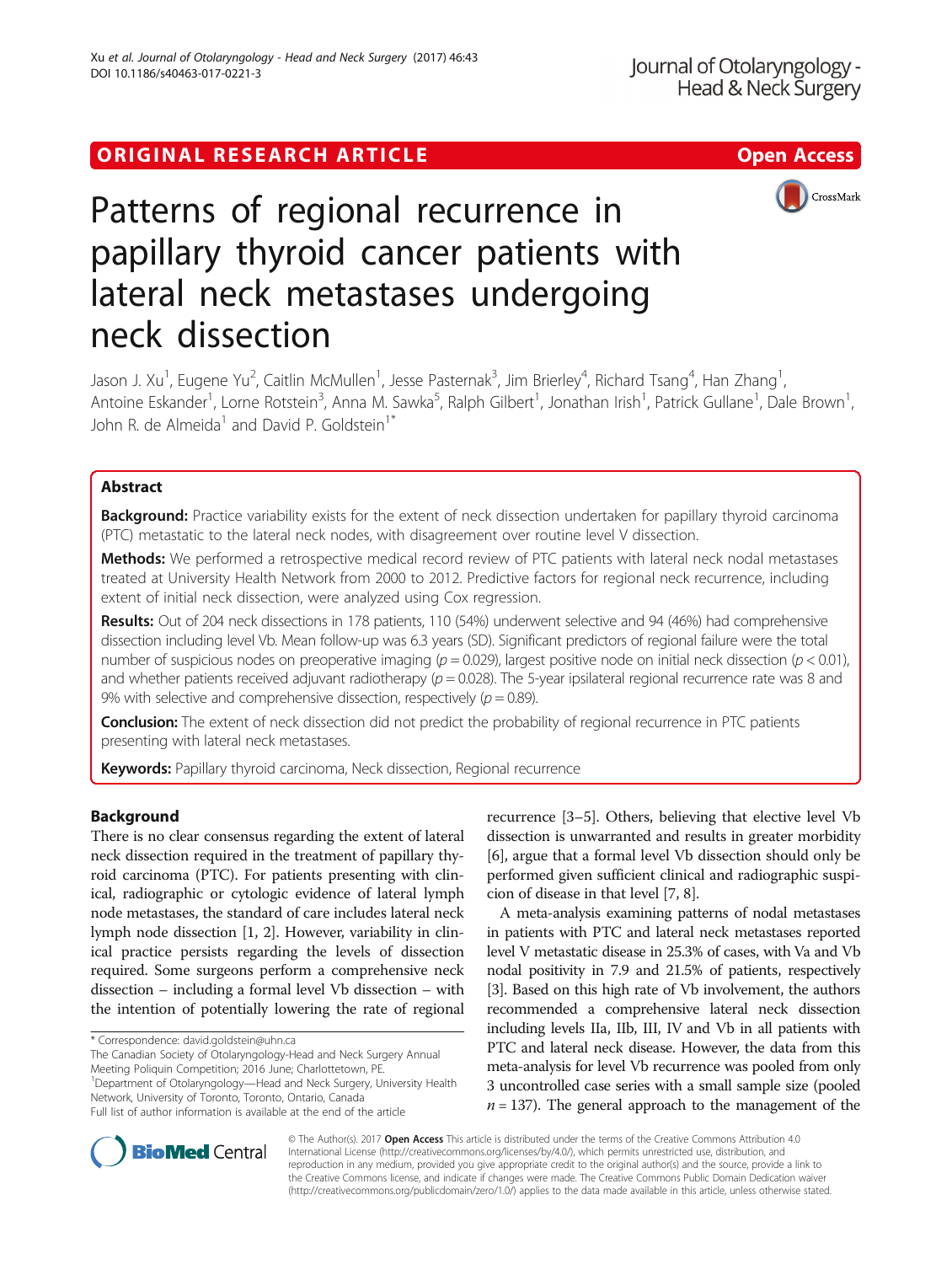neck for PTC at the University Health Network (Princess Margaret Cancer Center and Toronto General Hospital) has been to base the levels of neck dissection on the extent of disease as determined with preoperative ultrasound and/ or cross-sectional CT imaging. Given the high reported rate of nodal metastases on pathologic examination in level Vb we sought to determine the rate and patterns of regional failure in patients undergoing neck dissection for thyroid cancer at our institution.

# Methods

# Study design

We conducted a retrospective review of all consecutive PTC patients with lateral neck metastases treated at the University Health Network (UHN) from January 1, 2000 to August 1, 2012. We obtained approval from the UHN Research Ethics Board. Subjects were identified by screening all patients with both a diagnosis of thyroid cancer and any billing code for lateral neck dissection. Collection of data from the charts went up to March 31, 2016. Adult patients (>18 years of age) who underwent unilateral or bilateral lateral neck dissection for regional metastases from PTC were eligible for inclusion. Neck dissections could have been performed either concurrently or no more than 5 years after the initial thyroidectomy. We excluded patients if they had any pathology other than PTC (including insular cell carcinoma or Hurthle cell carcinoma), a history of previous neck dissection, no metastases identified in the neck dissection specimen on histopathology, received ≥2 radioactive iodine (RAI) treatments prior to neck dissection, incomplete operative notes where the extent or type of neck dissection could not be determined, or if they were lost to follow up within the first 12 months after surgery.

The general approach to neck dissection for PTC at the University Health Network has been to perform a resection of the levels of the neck with radiographic or clinical suspicion of metastases; however, the extent of dissection was determined ultimately at the discretion of the treating surgeon. General indications for performing a comprehensive dissection of level Vb in the absence of radiographic evidence of metastases included bulky nodal metastases and/or large nodal disease, significant level IV metastases or surgeon preference.

We extracted data on patient demographics, the extent of neck dissection performed, pathology results including nodal ratio of dissection specimens, adjuvant treatment given and development of regional recurrence. A staff radiologist reviewed all pre- and post-operative computerized tomography (CT) images and collected data on the location, size and total number of nodes suspicious for PTC metastases. Nodes were deemed suspicious if any of the following features were present: cystic and enhancing with small foci of calcifications, enhancing internal solid components and necrotic and enhancing. The size requirement of suspicious lymph nodes were 1.5 cm for level 1B and jugulo-diagastric nodes and 1 cm for all other lymph nodes, taken in context with the aforementioned suspicious features.

Two study authors independently reviewed operative notes to determine the extent of neck dissection performed by level. Disagreements were reconciled through consensus or with the surgeon who performed the case. Patients were separated into two cohorts depending on the extent of the neck dissection they received. The selective dissection group was defined as those that received a neck dissection comprised of levels IIa (+/−IIb), III, IV and often the anterior aspect of level Vb. The comprehensive neck dissection group received formal IIa (+/−IIb) to Vb dissection, which included dissecting the posterior accessory nerve to the anterior border of trapezius and resecting all the nodal tissue below.

## Outcomes and statistics

Our primary outcome was regional recurrence of PTC in the ipsilateral lateral neck. For patients with bilateral neck disease, we analyzed each side separately. Patients were recorded as having a regional recurrence if they had histologically proven PTC in a lymph node on fine needle aspiration (FNA) or salvage neck dissection, or had CT and ultrasound findings consistent with nodal recurrence (based on the above mentioned criteria) with or without elevated or rising thyroglobulin levels. We only classified patients as regional recurrence if they recurred in the lateral neck, and thus we did not count patients with isolated thyroid bed or central compartment recurrences for the purposes of this study. The location of neck recurrence was determined based on imaging.

Comparison of clinical features between selective and comprehensive neck dissection was performed using the Chi-squared test or Fisher's exact test for categorical variables and Student's T-test or Wilcoxon rank sum test for continuous variables. Time to neck recurrence was analyzed using the Kaplan-Meier method. Univariate and multivariate analysis was conducted using Cox proportional hazards regression model. Statistical significance was defined as  $p < 0.05$ . Statistical analysis was performed using SAS version 9.4 and R 3.1.2.

# Results

# Baseline comparison between selective and comprehensive neck dissection groups

After review, 178 patients who underwent 204 neck dissections met the inclusion criteria. Of note, we excluded 11 potentially eligible patients due to incomplete operative notes,16 due to being lost to follow-up, 19 because they had two or more prior RAI treatments, and 14 who presented >5 years with neck disease after their initial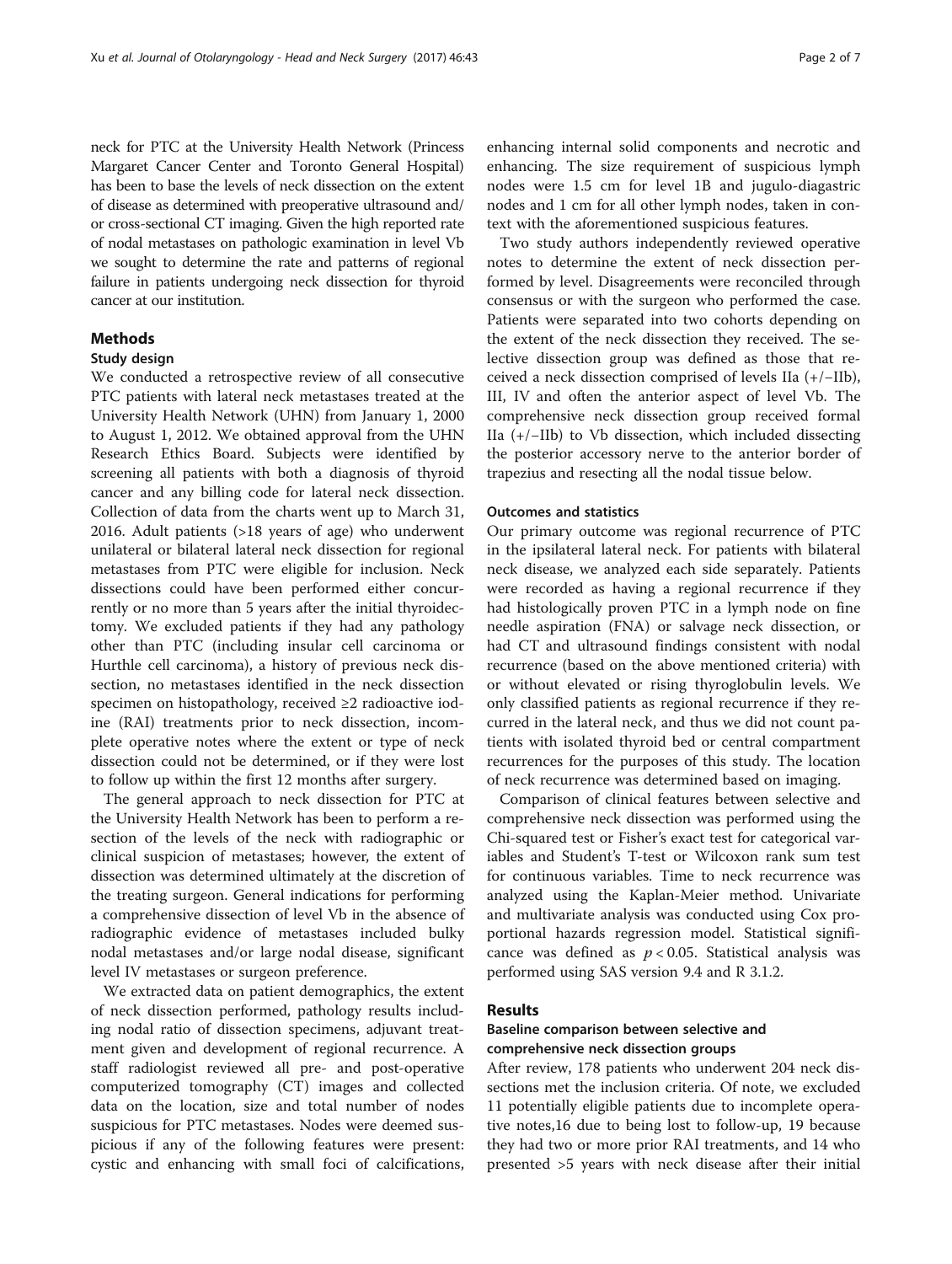thyroidectomy. Of the 204 neck dissections that met inclusion criteria, 110 (54%) were selective and 94 (46%) were comprehensive dissections. There were 26 patients who underwent bilateral neck dissections. Concurrent total thyroidectomy was performed in 169 cases (83%), concurrent completion thyroidectomy was performed in 6 cases (3%), and 29 cases had prior thyroidectomy  $(14%)$ . The mean age was  $44.8$  years  $(SD = 14.9)$  with 45% ( $n = 91$ ) of patients being older than 45 years of age. The majority of patients (60%,  $n = 123$ ) were female. There were no significant differences between the selective neck dissection patient group and the comprehensive neck dissection group in terms of patient demographics.

On pre-operative staging,  $4\%$  ( $n = 4$ ) of patients undergoing selective neck dissection and 19% ( $n = 18$ ) patients undergoing a comprehensive neck dissection had radiographic evidence of level V disease ( $p < 0.001$ ). Patients undergoing a comprehensive neck dissection had a greater mean number of radiographic suspicious nodes  $(3.6 \text{ vs } 2.6, p = 0.034)$  and greater diameter in the largest node (2.4 cm vs. 1.6 cm,  $p < 0.01$ ) compared with those who underwent selective neck dissection. On pathologic assessment of neck dissection specimens (Table 1), the comprehensive dissection group had a greater mean number of positive nodes (6.7 vs. 5.2,  $p = 0.03$ ) and greater number of total nodes removed (34.8 vs. 27.8,  $p < 0.01$ ) compared with the selective neck dissection group, but no significant difference in whether there were nodes with extracapsular extension, nodal ratio or mean diameter of the largest node.

In terms of adjuvant treatment, almost all patients received adjuvant radioactive iodine. There were no differences between the neck dissection groups in terms of RAI dose, number of treatments and whether external beam radiotherapy was received (Table 2).

# **Outcomes**

The mean length of follow up was 75.6 months (SD = 33.7). Mean follow up for the selective and comprehensive groups were 67 and 86 months, respectively. There were a total of 20 regional recurrences in the

|  |  |  |  | Table 1 Neck dissection specimen pathology |
|--|--|--|--|--------------------------------------------|
|--|--|--|--|--------------------------------------------|

|                                  | Full Sample<br>$(n = 204)$ | Comprehensive<br>$(n = 94)$ | Selective<br>$(n = 110)$ | P-value |
|----------------------------------|----------------------------|-----------------------------|--------------------------|---------|
| Extracapsular<br>Extension (ECE) | 49 (24%)                   | 22 (23%)                    | 27 (25%)                 | 0.87    |
| Positive Nodes <sup>a</sup>      | 5.9(4.8)                   | 6.7(5.5)                    | 5.2(4.1)                 | 0.03    |
| Total Nodes <sup>a</sup>         | 31 (17.3)                  | 34.8 (18)                   | 27.8 (16)                | 0.004   |
| Nodal Ratio                      | 21.6%                      | 21.1%                       | 21.9%                    | 0.74    |
| Nodal Size (cm) <sup>a</sup>     | 2.5(1.2)                   | 2.7(1.3)                    | 2.4(1.1)                 | 0.12    |

<sup>a</sup>Mean (SD)

Significant  $p$  values are captured in bold

Table 2 Adjuvant treatment

| Comprehensive<br>Selective<br>Full Sample<br>$(n = 204)$<br>$(n = 110)$<br>$(n = 94)$<br>Received RAI<br>203 (100)<br>94 (100)<br>109 (99)<br>0.99<br>RAI Dose <sup>a</sup><br>132 (38.2)<br>138 (45.1)<br>135 (42)<br>0.39<br>Multiple RAI Doses<br>2(2)<br>6(5)<br>8(4)<br>0.29<br>Received EBRT<br>13(6)<br>7(7)<br>6(5)<br>0.58 |  |  |            |
|-------------------------------------------------------------------------------------------------------------------------------------------------------------------------------------------------------------------------------------------------------------------------------------------------------------------------------------|--|--|------------|
|                                                                                                                                                                                                                                                                                                                                     |  |  | $P$ -value |
|                                                                                                                                                                                                                                                                                                                                     |  |  |            |
|                                                                                                                                                                                                                                                                                                                                     |  |  |            |
|                                                                                                                                                                                                                                                                                                                                     |  |  |            |
|                                                                                                                                                                                                                                                                                                                                     |  |  |            |

a Mean (SD)

overall cohort, with 12 in the selective neck dissection group and 8 in the comprehensive neck dissection group. In terms of regional recurrences, 14 were based on pathologic assessment (13 salvage neck dissection pathology and 1 FNA biopsy) and 6 were based on imaging alone without pathologic assessment. Of the latter group, 5 had increasing thyroglobulin levels in addition to suspicious imaging features, while 1 had positive anti-thyroglobulin antibodies.

The 5-year ipsilateral regional control rate for the entire cohort was 92% (95% CI: 88–96%). The results of the univariate analysis are listed in Table 3. The significant predictors of regional failure were the total number of suspicious nodes on preoperative imaging  $(p = 0.029)$ , largest positive node on initial neck dissection  $(p < 0.01)$ , and whether patients received external

Table 3 Univariate analysis–Cox proportional hazards regression for regional recurrence

| Variable                                          | HR (95%CI)          | Global p-value |
|---------------------------------------------------|---------------------|----------------|
| Selective Neck Dissection<br>(Ref: Comprehensive) | 0.94(0.39, 2.27)    | 0.89           |
| Age $\geq$ 45 (Ref: <45)                          | 0.93(0.39, 2.26)    | 0.88           |
| Concurrent Thyroidectomy (Ref:No)                 | 0.66(0.21, 2.06)    | 0.48           |
| Extracapsular Extension                           | 1.89 (0.75,4.74)    | 0.17           |
| Level V Disease (Ref:No)                          | 1.91 (0.64,5.72)    | 0.25           |
| Total Nodes (CT)                                  | 1.26(1.02, 1.55)    | 0.029          |
| Largest Node (CT)                                 | 1.24 (0.81,1.89)    | 0.32           |
| Total Nodes (Path)                                | 1.04(0.97,1.11)     | 0.29           |
| Largest Node (Path)                               | 1.56 (1.19,2.05)    | 0.0015         |
| Nodal Ratio (Path)                                | 5.11 (0.38,68.66)   | 0.22           |
| RAI (Ref: No)                                     | 3296373.77 (0, lnf) | 1              |
| RAI Dose                                          | 1(0.99, 1.01)       | 0.66           |
| Multiple RAI (Ref: No)                            | 0(0, lnf)           | 1              |
| EBRT (Ref: No)                                    | 3.45 (1.14,10.37)   | 0.028          |
| Male (Ref: Female)                                | 0.93(0.38, 2.27)    | 0.87           |
| Age                                               | 1(0.97, 1.03)       | 0.91           |
| Follow-Up (months)                                | 1(0.98, 1.01)       | 0.61           |

Significant  $p$  values are captured in bold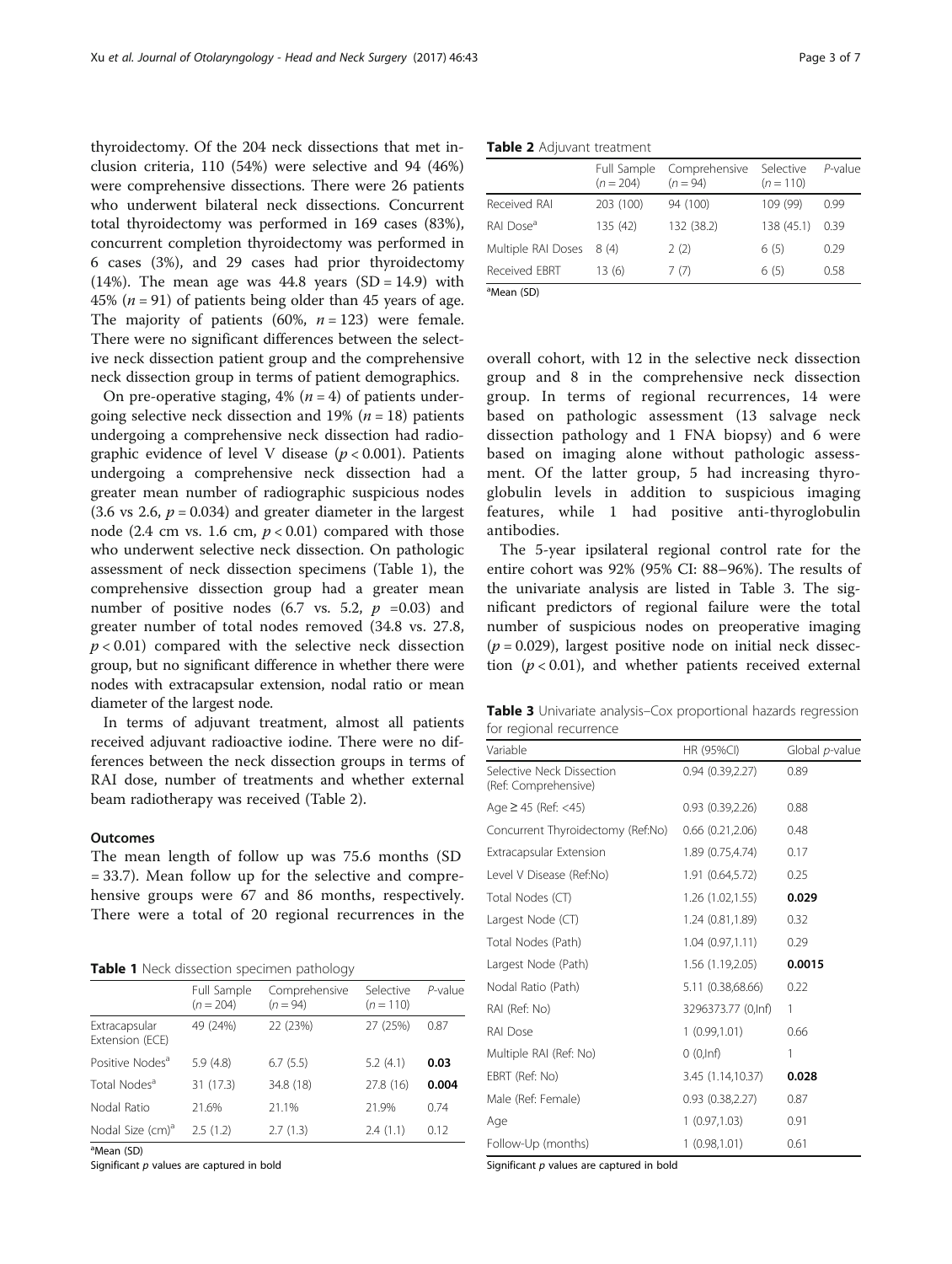beam radiotherapy (EBRT,  $p = 0.028$ ). The type of neck dissection was not predictive of regional recurrence (Fig. 1). The 5-year regional control rate was 91% (86– 97) for the selective dissection group and 92% (87–98) for the comprehensive dissection group  $(p = 0.89)$ . Multivariate Cox regression model adjusted for significant factors identified on univariate analysis found that the hazard ratio of selective neck dissection for neck recurrence was 2.55 (95% CI: 0.63-10.38,  $p = 0.19$ ). Multivariate analysis was performed excluding patients who received EBRT and found that selective neck dissection was still not significantly associated with regional recurrence ( $p = 0.26$ , Table 4).

A subgroup analysis was performed for those patients who did not have positive level V disease on preoperative imaging. There were 106 and 76 cases in the selective and comprehensive groups, respectively. Similarly, the type of neck dissection was not predictive of regional recurrence (Fig. 2), with a 5-year regional control rate of 94% (95% CI: 90–99) and 92% (95% CI: 86–98) for the selective and comprehensive groups, respectively ( $p = 0.63$ ).

The location of regional recurrence by type of neck dissection is listed in Table [5](#page-4-0). In the selective group, 6 of 12 cases of recurrence (50%) were considered "out-ofneck dissection field" failures, with 5 cases involving level V and 1 case involving in level IIb. For the comprehensive group, 3 of 8 cases of recurrence (37.5%) contained "out-of-field" failures, all in level IIb. The comprehensive and selective groups had no significant difference in the rate of level Vb recurrence (2% vs 3%,  $p = 1.00$ ) or recurrence at any other level.

All five patients in the selective dissection group with recurrence in level V did not have any suspicious level V adenopathy on their pre-operative CT. These patients had on average 7 positive lymph nodes on their initial neck dissection specimen, with an average nodal ratio of Table 4 Multivariate analysis–Cox PH regression model adjusted for total nodes on pre-operative CT and largest node on pathology

| Variable                                          | HR (95%CI)        | Global p-value |
|---------------------------------------------------|-------------------|----------------|
| Selective Neck Dissection<br>(Ref: Comprehensive) | 2.35 (0.53,10.41) | 0.26           |
| Total Nodes (CT)                                  | 1.29 (1.01,1.65)  | 0.039          |
| Largest Node (Path)                               | 2.06 (1.17,3.6)   | 0.012          |
|                                                   | .                 |                |

Significant  $p$  values are captured in bold

0.21. The largest positive node for these patients is on average 2.5 cm. The salvage neck dissection pathology showed fewer positive nodes for the comprehensive group (1.7 vs 4,  $p = 0.038$ ) and more total nodes removed for the selective group (13.2 vs 6.2,  $p = 0.039$ ), but no difference in nodal ratio or size of the largest positive node (Table [6](#page-4-0)).

# Discussion

The 2012 American Thyroid Association (ATA) consensus statement on lateral neck dissection for PTC states that "lateral neck dissection performed for macroscopic DTC metastases should be the selective neck dissection of levels IIa, III, IV and Vb." [\[1](#page-5-0)] However, while the more updated 2015 ATA guideline strongly recommends that "therapeutic lateral neck compartmental lymph node dissection should be performed for patients with biopsy-proven metastatic lateral cervical lymphadenopathy," the extent of surgery or which nodal compartments to dissect are no longer specified [\[2](#page-5-0)]. The approach to nodal management at the University Health Network, Princess Margaret Cancer Center generally has been to base the extent of neck dissection on the location and volume of disease seen on pre-operative imaging, and to avoid the comprehensive level Vb neck dissection where feasible in



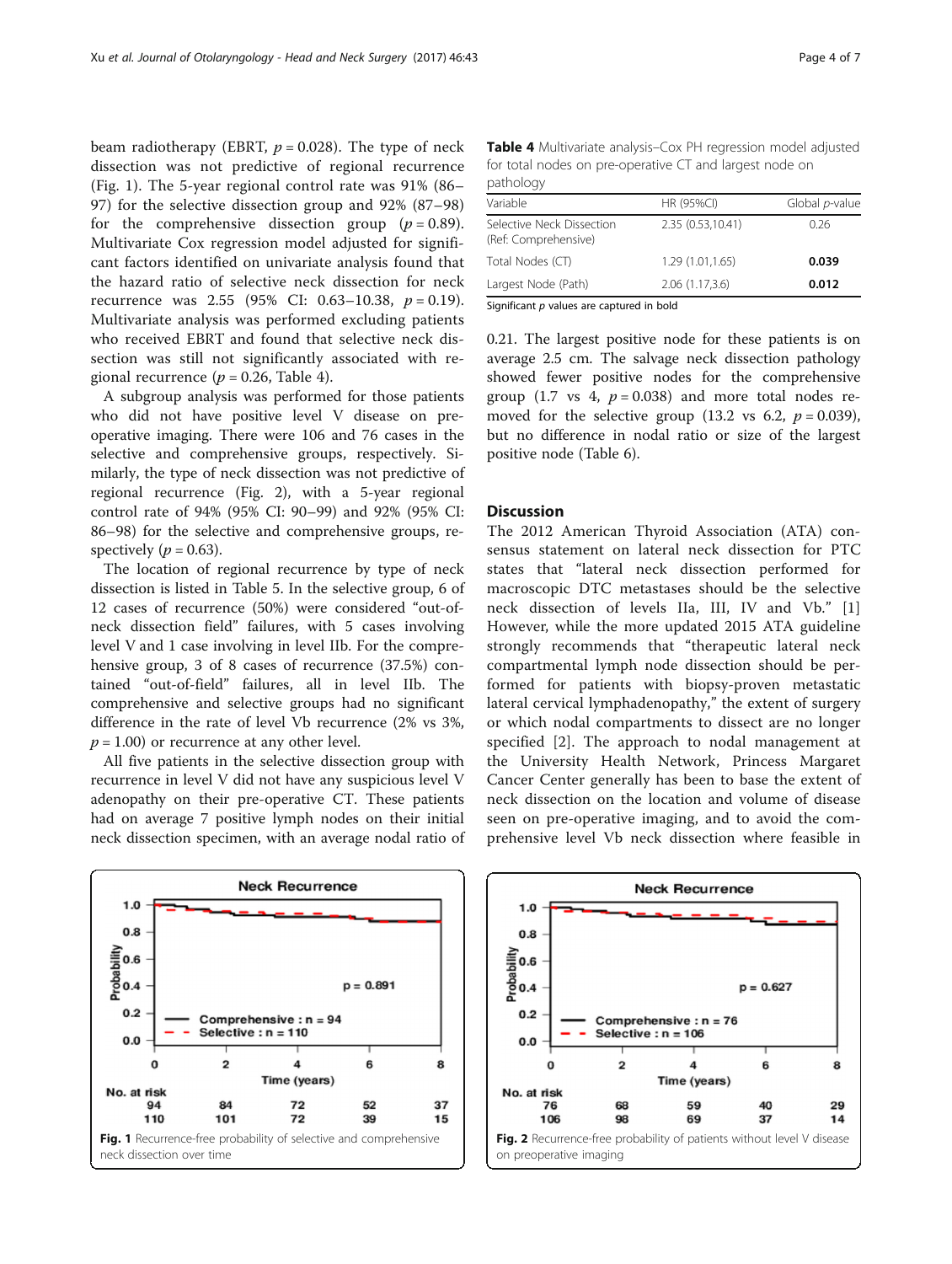<span id="page-4-0"></span>Table 5 Location of regional recurrence by neck dissecton type

|                           | Full Sample<br>$(n = 204)$ | Comprehensive<br>$(n = 94)$ | Selective<br>$(n = 110)$ | р     |
|---------------------------|----------------------------|-----------------------------|--------------------------|-------|
| Level lla Disease         | 9(4%)                      | 2(2%)                       | 7(6%)                    | 0.18  |
| Level IIb Disease         | 6(3%)                      | 5(5%)                       | $1(1\%)$                 | 0.097 |
| Level III Disease         | 5(2%)                      | 3(3%)                       | 2(2%)                    | 0.66  |
| Level IV Disease          | 8(4%)                      | 3(3%)                       | 5(5%)                    | 0.73  |
| Level Va Disease          | 2(1%)                      | 1(1%)                       | $1(1\%)$                 | 1.00  |
| Level Vb Disease          | 5(2%)                      | 2(2%)                       | 3(3%)                    | 1.00  |
| Total Nodes <sup>a</sup>  | 2.5(2.8)                   | 2.8(3.6)                    | 2.2(1.6)                 | 0.73  |
| Largest Node <sup>a</sup> | 1.5(0.7)                   | 1.4(0.5)                    | 1.7(1)                   | 0.47  |

<sup>a</sup>Mean (SD)

order to reduce potential morbidity. This conflicts with several reports in the literature, which argue that a comprehensive level Vb dissection is always necessary given a high rate of level Vb metastases ranging from 15 to 40%, with Eskander et. al. in their meta-analysis of 18 pooled studies reporting level Vb disease in 21.5% of patients [\[2](#page-5-0)]. Other authors since the metaanalysis have also argued for routine level V comprehensive dissection based on similar findings. One such example is Javid et. al. who reported a series of 241 lateral neck dissections for PTC and found level V involvement in 16.9% of cases [[9\]](#page-6-0). Their series had a recurrence rate of 10.9%, all in patients who had comprehensive dissection of levels II–V, with 3 cases of recurrence involving level V. Again, these authors argue that level V dissection is always necessary as there is disease involvement in about one-fifth of cases.

There are several limitations to consider though when interpreting the results of the aforementioned studies. Primarily, these studies do not specify whether the positive nodes found in level V are macroscopic or microscopic disease, the latter of which may have less impact on clinically significant outcomes [\[10](#page-6-0), [11](#page-6-0)]. Secondly, the method of marking neck levels in the specimen is not always reported, and for the studies that do specify this, there are a

Table 6 Revision neck dissection specimen pathology

|                                | Full Sample<br>$(n = 204)$ | Comprehensive<br>$(n = 94)$ | Selective<br>$(n = 110)$ | D     |
|--------------------------------|----------------------------|-----------------------------|--------------------------|-------|
| Positive Nodes <sup>a</sup>    | 2.7(2.6)                   | 1.7(1.6)                    | 4(3.1)                   | 0.038 |
| Total Nodes <sup>a</sup>       | 9.2(7.8)                   | 6.2(6.5)                    | 13.2(7.9)                | 0.039 |
| Nodal Ratio                    | 31.8%                      | 41.9%                       | 24.6%                    | 0.35  |
| Largest Node (cm) <sup>a</sup> | 1.7(0.9)                   | 1.6(0.5)                    | 1.9(1.1)                 | 0.44  |

<sup>a</sup>Mean (SD)

Significant  $p$  values are captured in bold

range of different methods used which confound the results. As such, we sought to determine if a selective approach to neck management in thyroid cancer with cervical metastases is associated with high recurrence rates, particularly in those undergoing less than comprehensive neck dissection of level Vb. Of the 204 neck dissections in our series, the overall regional control rate was high at 92%. With the selective dissection group, the 5-year regional control rate was equally high at 91%, with only 5 cases of regional recurrence in level V. The incidence of regional neck recurrence was the same regardless of whether comprehensive level V dissection was performed (8% vs 9% at 5 years,  $p = 0.89$ ). The only statistically significant predictors for lateral neck recurrence on univariate analysis were total number of suspicious nodes on preoperative imaging, largest positive node on initial neck dissection, and whether patients received EBRT. On multivariate analysis, there remained no statistically significant difference in recurrence between the groups after accounting for the clinicopathologic variables associated with recurrence between the cohorts.

Patients were not randomized in our study to the type of neck dissection performed, which may represent a significant confounding factor. Although neck disease in level Vb on radiographic imaging is a clear indication for comprehensive level Vb dissection, the decision to perform this type of neck dissection at our center is not solely based on this finding alone. Other factors that guide the extent of neck dissection include the volume of disease (i.e. number of nodes and size of nodes), as well as location of the positive nodes outside of level Vb. This explains why 81% of the comprehensive cases in our series did not have level V disease on pre-operative imaging, and why the comprehensive group had larger pathological nodes on preoperative imaging  $(2.4 \text{ cm vs. } 1.6 \text{ cm}, p < 0.01)$ , more total nodes on imaging  $(3.6 \text{ vs. } 2.6, p = 0.03)$ , and more positive nodes on the pathology specimen (6.7 vs. 5.2,  $p < 0.05$ ). There were 4 patients who received selective neck dissection only but also had level V involvement on pre-operative imaging, which did not fit with our treatment philosophy. Two of these patients developed recurrence in the lateral neck. Since we reviewed the imaging retrospectively, it is possible that the level V involvement was originally missed at the time of surgery. The surgeons at the time may also have elected to perform an incomplete rather than comprehensive level V dissection with the plan to resect the nodal metastases from an anterior approach. Due to the retrospective nature of our study, we were also unable to determine TNM stage and histologic variants of PTC on all the patients, as some patients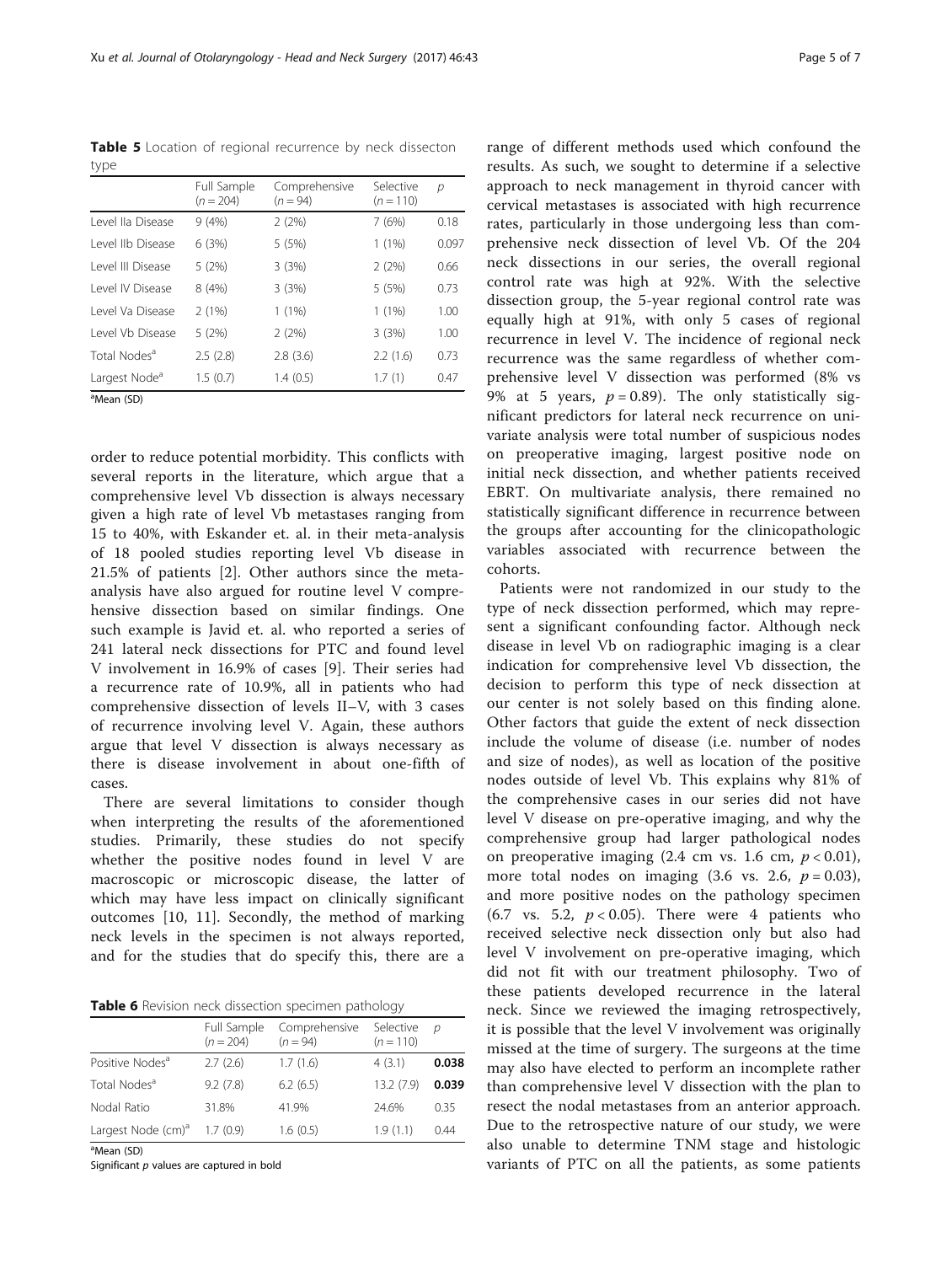<span id="page-5-0"></span>were referred for management of their neck with prior thyroidectomy performed at an outside center.

In our series, level V failure in the selective dissection patients only occurred in 5 out of 110 dissections (4.5%). This rate is lower than would be expected based on the literature, and there are several potential explanations for this difference. Firstly, some patients in our selective cohort may have benefited from a partial level V dissection, as the surgeons in this series frequently remove nodes in the anterior portion of level V during a selective neck dissection. Much of level Vb can be approached through an anterior approach as part of a "selective neck dissection". Secondly, almost all patients in our study received adjuvant RAI as recommended in the ATA guidelines for all patients with clinical neck metastases (intermediate risk), which may reduce the rate of lateral neck recurrence in cases of microscopic nodal disease. In our series, we did not record whether the nodal metastases were microscopic or macroscopic. Micrometastatic disease may not significantly impact regional recurrence rates, independent of RAI use [[10](#page-6-0), [11\]](#page-6-0).

Comprehensive level Vb neck dissection may place the spinal accessory nerve at greater risk of injury, as surgeons must dissect it from the nodal tissue of the posterior neck up to its entry into the anterior border of trapezius. Temporary or permanent injury to the nerve can occur from traction, devascularization or microtrauma and will result in shoulder-related disability characterized by shoulder droop, winged scapula, inability to shrug and dull non-localizing pain exacerbated by shoulder movement [\[12](#page-6-0), [13](#page-6-0)]. We were not able to collect any data regarding shoulder morbidity in our study. However, we know from the existing literature that significant shoulder disability after comprehensive neck dissection including levels IIb and V will occur in up to 40% of patients, although much of this may be temporary [\[6](#page-6-0)]. Selective neck dissection, on the other hand, is associated with minimal shoulder morbidity, with patients exhibiting less shoulder impairment and fewer activity limitations when compared to comprehensive or radical neck dissections [[6](#page-6-0)]. Additionally, extensive supraclavicular nodal dissection may result in increased rates of chylous fistula or seroma, and may put the brachial plexus and phrenic nerves at greater risk. If formal level Vb dissection does not improve regional recurrence rates, the surgeon would potentially avoid these additional morbidities by performing a selective, rather than comprehensive, lateral neck dissection.

# Conclusion

For PTC patients presenting with lateral neck metastases, a comprehensive level V dissection did not appear to reduce the rate of lateral neck recurrence

over time. A selective neck dissection strategy to remove only the levels with suspicious nodes on preoperative CT appeared to be equally effective. Selection bias within this study limits our ability to draw definitive conclusions regarding differences in regional recurrence between selective and comprehensive neck dissection.

## Abbreviations

CT: Computerized tomography; EBRT: External beam radiotherapy; ECE: Extracapsular extension; PTC: Papillary thyroid cancer; RAI: Radioactive iodine

#### Acknowledgements

Wei Xu and Susie Su for lending their expertise on statistical analysis.

# Funding

None.

#### Availability of data and materials

The datasets used and analyzed during the current study are available from the corresponding author on reasonable request.

#### Authors' contributions

JX contributed to study design, data collection, interpretation of results and drafting of the manuscript. EY provided the radiological interpretation. DG created the study design, performed data collection and interpretation of results. CM, JP, JB, RT, HZ, AE, LR, AS, RG, JI, PG, DB, JdA contributed to interpretation of results and manuscript writing. All authors read and approved the final manuscript.

#### Competing interests

None.

## Consent for publication

Not applicable.

#### Ethics approval and consent to participate

This study was approved by the University Health Network Research Ethics Board and Cancer Registry & Data Access Committee (CAPCR-ID: 13–5846).

## Publisher's Note

Springer Nature remains neutral with regard to jurisdictional claims in published maps and institutional affiliations.

#### Author details

<sup>1</sup>Department of Otolaryngology-Head and Neck Surgery, University Health Network, University of Toronto, Toronto, Ontario, Canada. <sup>2</sup>Department of Medical Imaging, University Health Network, University of Toronto, Toronto, Ontario, Canada. <sup>3</sup>Department of Surgery, Division of General Surgery, University Health Network, University of Toronto, Toronto, Ontario, Canada. 4 Department of Radiation Oncology, University Health Network, University of Toronto, Toronto, Ontario, Canada. <sup>5</sup>Department of Medicine, Division of Endocrinology, University Health Network University of Toronto, Toronto, Ontario, Canada.

## Received: 31 March 2017 Accepted: 19 May 2017 Published online: 31 May 2017

#### References

- 1. Stack BC, Ferris RL, Goldenberg D, et al. American thyroid association consensus review and statement regarding the anatomy, terminology, and rationale for lateral neck dissection in differentiated thyroid cancer. Thyroid. 2012;22(5):501–8. doi:[10.1089/thy.2011.0312](http://dx.doi.org/10.1089/thy.2011.0312).
- 2. Haugen BR, Alexander EK, Bible KC, et al. 2015 American thyroid association management guidelines for adult patients with thyroid nodules and differentiated thyroid cancer. Thyroid. 2015;26(1):1. doi[:10.1089/thy.2015.0020](http://dx.doi.org/10.1089/thy.2015.0020).